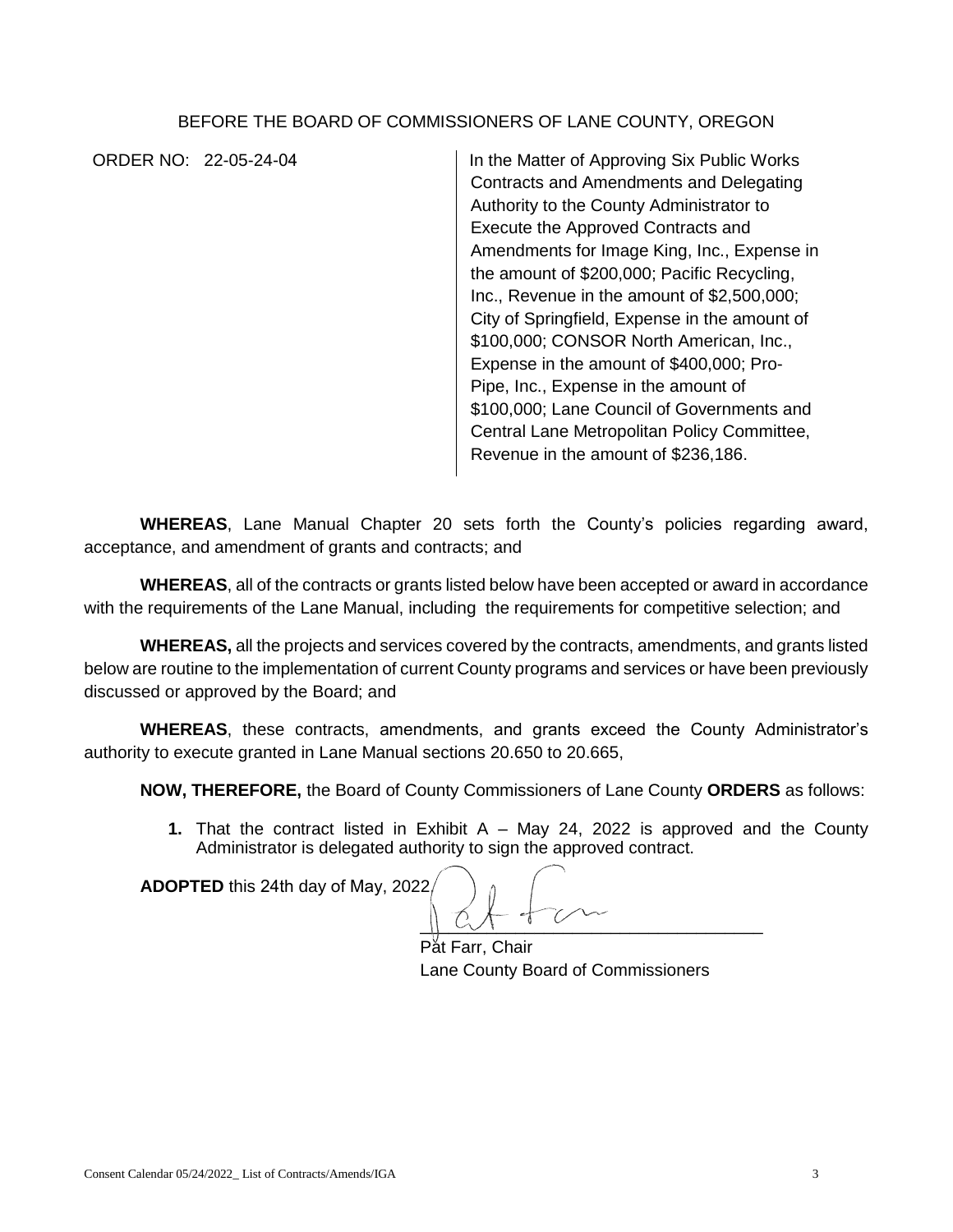## **PUBLIC WORKS**

| <b>Original contract title</b>         | Printing Services for Instructional and Wayfinding Signage at Lane                                                                                                                                                                                                                                                                                                                                              |
|----------------------------------------|-----------------------------------------------------------------------------------------------------------------------------------------------------------------------------------------------------------------------------------------------------------------------------------------------------------------------------------------------------------------------------------------------------------------|
| Contractor/other party                 | <b>County Transfer Sites</b><br>Image King, Inc., ABN: Image King Signs                                                                                                                                                                                                                                                                                                                                         |
| New or amendment                       | <b>New</b>                                                                                                                                                                                                                                                                                                                                                                                                      |
|                                        |                                                                                                                                                                                                                                                                                                                                                                                                                 |
| Description                            | Includes providing printing services for educational, instructional and<br>wayfinding signage and decals at Lane County Transfer Sites. The work<br>includes printing and producing already designed signage and decals to<br>enhance the customer experience and risk and safety of 14 remaining<br>transfer sites ranging in size and scope.                                                                  |
| Amount                                 | \$200,000                                                                                                                                                                                                                                                                                                                                                                                                       |
| Expense or revenue                     | Expense                                                                                                                                                                                                                                                                                                                                                                                                         |
| Term of agreement                      | Three-years; July 1, 2022 - June 30, 2025                                                                                                                                                                                                                                                                                                                                                                       |
| Previous board orders                  | N/A                                                                                                                                                                                                                                                                                                                                                                                                             |
| Implications for policy<br>Board goals | Complies with AMP bid, contracting and processing policies<br>Safe, Healthy County - enhancing safety and accessibility of our aging<br>transfer site signage for Improved access, information and waste<br>prevention programs. Robust Infrastructure - strategic infrastructure and<br>needed improvements to dated and confusing signage at existing transfer<br>sites for long-term environmental benefits. |
| Health implications                    | Provides greater efficiency in our system and internal processes.                                                                                                                                                                                                                                                                                                                                               |
|                                        | Improves the safety and quality of the material we collect at our sites.                                                                                                                                                                                                                                                                                                                                        |
| <b>Original contract title</b>         | <b>Scrap Metal Recycling Services</b>                                                                                                                                                                                                                                                                                                                                                                           |
| Contractor/other party                 | Pacific Recycling, Inc.                                                                                                                                                                                                                                                                                                                                                                                         |
| New or amendment                       | <b>New</b>                                                                                                                                                                                                                                                                                                                                                                                                      |
| <b>Description</b>                     | Vendor provides receiving, processing and marketing scrap metal<br>collected at Lane County's transfer stations.                                                                                                                                                                                                                                                                                                |
| Amount                                 | \$2,500,000                                                                                                                                                                                                                                                                                                                                                                                                     |
| Expense or revenue                     | Revenue                                                                                                                                                                                                                                                                                                                                                                                                         |
| Term of agreement                      | Three-years; July 1, 2022 - June 30, 2025                                                                                                                                                                                                                                                                                                                                                                       |
| Previous board orders                  | BO #19-04-16-05 (prior contract)                                                                                                                                                                                                                                                                                                                                                                                |
| Implications for policy                | Complies with AMP bide, contracting and processing policies.                                                                                                                                                                                                                                                                                                                                                    |
| Board goals                            | Vibrant communities – state law requires that Lane County provide<br>recycling services at transfer sites; and the services rendered support<br>Lane County in meeting its recovery rate goal.                                                                                                                                                                                                                  |
| Health implications                    | Provides resource conversation, environmental quality and an economic<br>revenue stream for the long-term health of our community.                                                                                                                                                                                                                                                                              |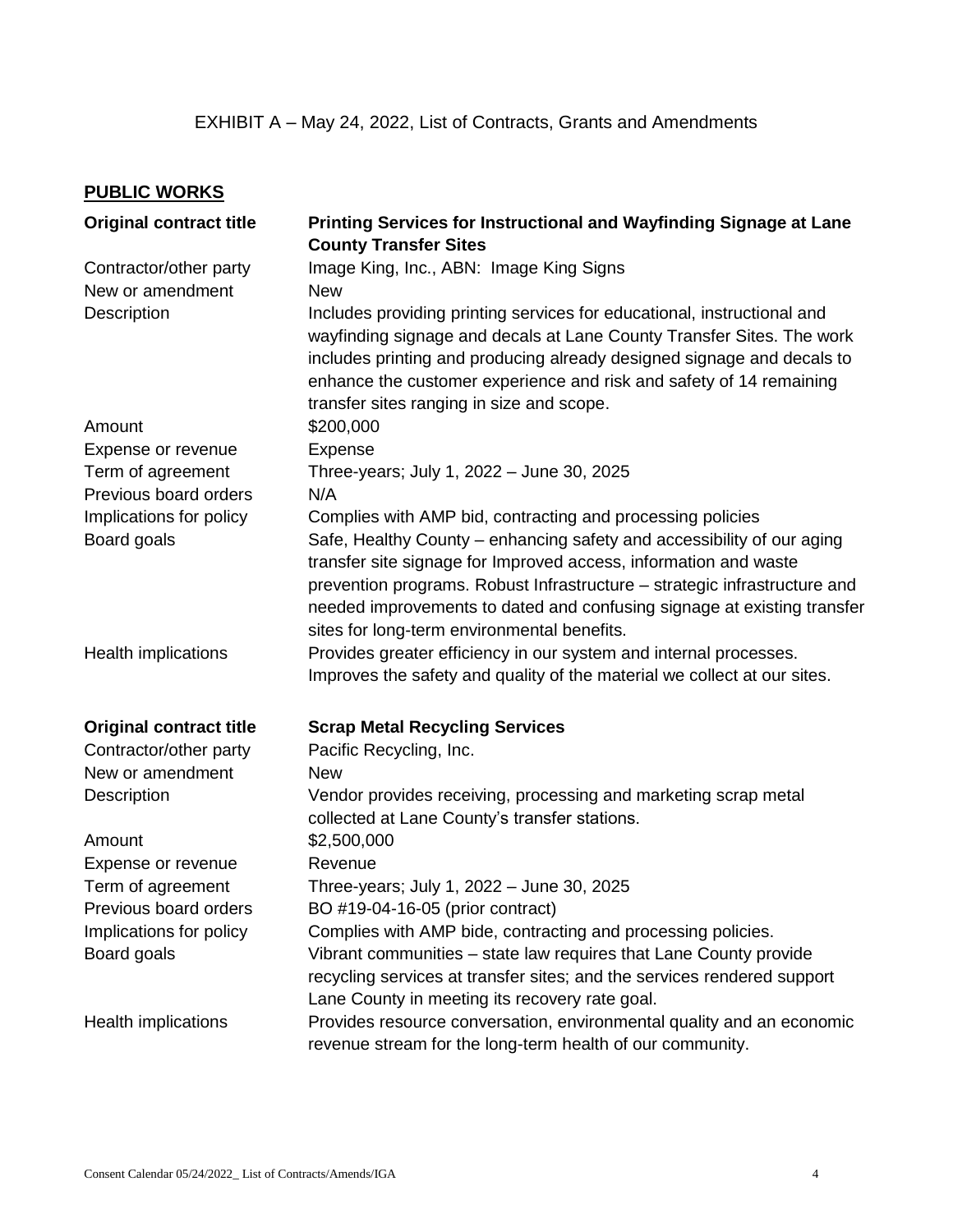| <b>Original contract title</b>         | <b>National Pollutant Discharge Eliminations Systems (NPDES)</b><br><b>Services</b>                                                                                                                                                                                                                                                                                                                                                                                |
|----------------------------------------|--------------------------------------------------------------------------------------------------------------------------------------------------------------------------------------------------------------------------------------------------------------------------------------------------------------------------------------------------------------------------------------------------------------------------------------------------------------------|
| Contractor/other party                 | City of Springfield                                                                                                                                                                                                                                                                                                                                                                                                                                                |
| New or amendment                       | Amendment #1                                                                                                                                                                                                                                                                                                                                                                                                                                                       |
| <b>Description</b>                     | City of Springfield will continue to provide National Pollutant Discharge<br>Eliminations Systems (NPDES) services on behalf of the County;<br>Amendment #1 increase the expense amount by \$100k and extends the<br>termination date of June 30, 2022 to March 31, 2024.                                                                                                                                                                                          |
| Amount                                 | Increase by \$100,000; revised contract amount of \$200,000.                                                                                                                                                                                                                                                                                                                                                                                                       |
| Expense or revenue                     | Expense                                                                                                                                                                                                                                                                                                                                                                                                                                                            |
| Term of agreement                      | Extend term from June 30, 2022 to March 31, 2024                                                                                                                                                                                                                                                                                                                                                                                                                   |
| Previous board orders                  | N/A                                                                                                                                                                                                                                                                                                                                                                                                                                                                |
| Implications for policy                | None                                                                                                                                                                                                                                                                                                                                                                                                                                                               |
| Board goals                            | Focus on strategic infrastructure maintenance and investments that have<br>the highest return for safety, vibrant communities, and long term<br>environmental benefit.                                                                                                                                                                                                                                                                                             |
| Health implications                    | None                                                                                                                                                                                                                                                                                                                                                                                                                                                               |
|                                        |                                                                                                                                                                                                                                                                                                                                                                                                                                                                    |
|                                        |                                                                                                                                                                                                                                                                                                                                                                                                                                                                    |
| <b>Original contract title</b>         | <b>Condition Assessment of County Storm System in the River</b><br><b>Road/Santa Clara Area</b>                                                                                                                                                                                                                                                                                                                                                                    |
| Contractor/other party                 | CONSOR North America, Inc. (formally known as: Murraysmith, Inc.)                                                                                                                                                                                                                                                                                                                                                                                                  |
| New or amendment<br><b>Description</b> | Amendment #4<br>This amendment continues the stormwater assessment work to support<br>mapping and maintenance needs of our existing infrastructure within the<br>County MS4 area. This amendment supports extension of the geographic<br>area of assessment to evaluating the stormwater pipe network south of<br>Irving Road to the city limits of Eugene. This work is crucial in assessing<br>the maintenance needs of the County's sub-surface infrastructure. |
| Amount                                 | \$400,000 increase; revised contract amount of \$900,000.                                                                                                                                                                                                                                                                                                                                                                                                          |
| Expense or revenue                     | Expense                                                                                                                                                                                                                                                                                                                                                                                                                                                            |
| Term of agreement                      | Extend term to June 28, 2024                                                                                                                                                                                                                                                                                                                                                                                                                                       |
| Previous board orders                  | BO #19-06-18-03                                                                                                                                                                                                                                                                                                                                                                                                                                                    |
| Implications for policy                | None                                                                                                                                                                                                                                                                                                                                                                                                                                                               |
| Board goals                            | Focus on strategic infrastructure maintenance and investments that have<br>the highest return for safety, vibrant communities, and long term<br>environmental benefit.                                                                                                                                                                                                                                                                                             |